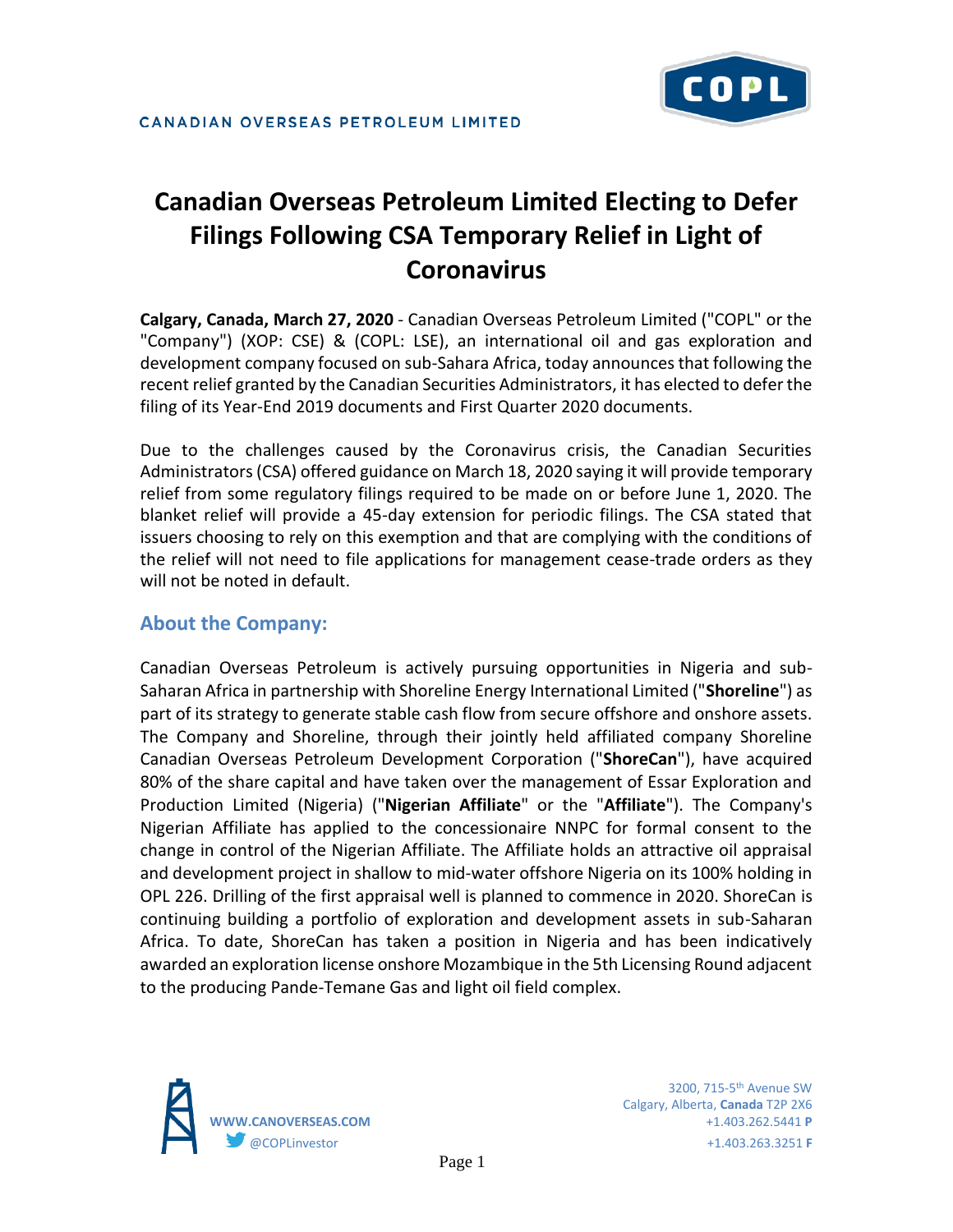### **For further information, please contact:**

#### **Mr. Arthur Millholland, President & CEO**

Canadian Overseas Petroleum Limited Tel: + 1 (403) 262 5441

#### **Cathy Hume**

CHF Investor Relations Tel: +1 (416) 868 1079 ext. 231 Email: cathy@chfir.com

#### **Charles Goodwin**

Yellow Jersey PR Limited Tel: +44 (0) 20 3004 9512 Email: copl@yellowjerseypr.com

#### **Damon Heath**

Shard Capital Partners LLP Tel: +44 (0) 20 7186 9952

The Common Shares are listed under the symbol "XOP" on the CSE and under the symbol "COPL" on the London Stock Exchange.

*This news release contains forward-looking statements. The use of any of the words "initial, "scheduled", "can", "will", "prior to", "estimate", "anticipate", "believe", "should", "forecast", "future", "continue", "may", "expect", and similar expressions are intended to identify forward-looking statements. The forwardlooking statements contained herein are based on certain key expectations and assumptions made by the Company, including, but not limited to, the ability to raise the necessary funding for continued operations, delays or changes in plans with respect to exploration or development projects or capital expenditures. Although the Company believes that the expectations and assumptions on which the forward-looking statements are based are reasonable, undue reliance should not be placed on the forward-looking statements since the Company can give no assurance that they will prove to be correct since forward-looking statements address future events and conditions, by their very nature they involve inherent risks and uncertainties most of which are beyond the control of Canadian Overseas Petroleum Ltd. For example, the uncertainty of reserve estimates, the uncertainty of estimates and projections relating to production, cost overruns, health and safety issues, political and environmental risks, commodity price and exchange rate fluctuations, changes in legislation affecting the oil and gas industry could cause actual results to vary materially from those expressed or implied by the forward-looking information. Forward-looking statements contained in this news release are made as of the date hereof and Canadian Overseas Petroleum undertakes no obligation to update publicly or revise any forward-looking statements or information, whether as a result of new information, future events or otherwise, unless so required by applicable securities laws.*



Calgary, Alberta, **Canada** T2P 2X6 **WWW.CANOVERSEAS.COM** +1.403.262.5441 **P** @COPLinvestor +1.403.263.3251 **F**